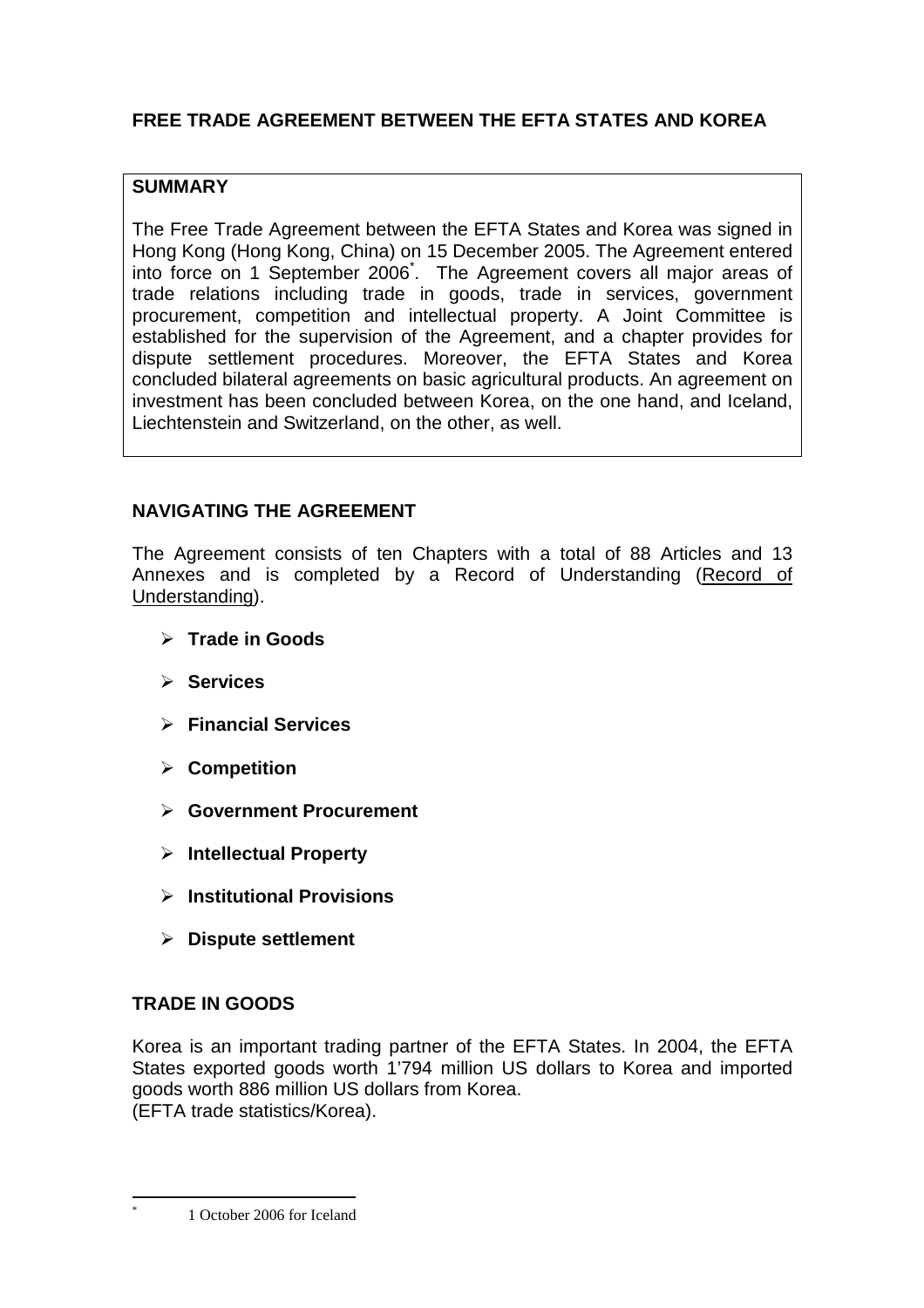## **INDUSTRIAL GOODS AND FISH AND MARINE PRODUCTS**

Most industrial goods, including fish and other marine products, will benefit from duty-free access to the respective markets as of the entry into force of the Agreement. For some products imported into Korea, customs duties are to be eliminated after a transitional period or after a joint review by the Parties ( Annex V and Annex VI. The Agreement provides for liberal rules of origin and allows for the use of up to 60 per cent of non-originating input in the production of certain products (Annex I).

## **AGRICULTURAL PRODUCTS**

Trade in processed agricultural products are covered in an Annex to the main Agreement (Annex IV: Processed Agricultural Products).

In addition, trade in basic agricultural products is covered in three bilateral agreements on basic agricultural products negotiated between the respective EFTA State Iceland (Agricultural Agreement between Iceland and Korea), Norway (Agricultural Agreement between Norway and Korea) and Switzerland/Liechtenstein (Agricultural Agreement between Switzerland and Korea) and Korea. These agreements form part of the instruments establishing the free trade area. They provide for concessions on both sides.

## **SERVICES**

Trade in services is covered in a general chapter (Chapter III, Articles 3.1 to 3.20) and in Annexes on specific commitments (Annex VII), most-favourednation (MFN) exemptions (link Annex VIII), mutual recognition (Annex IX), telecommunication services  $(Annex X)$ , and co-production of a broadcasting programmes (Annex XI). The Agreement covers all four modes of delivery (supply) of a service, as defined under GATS, and addresses all services sectors.

As in the GATS, the positive lists of specific commitments of each Party are an integral part of the Agreement. These lists will be reviewed every two years (the first revision will take place three years after the entry into force of the Agreement), with a view to providing for a reduction or elimination of substantially all remaining discrimination between the Parties for trade in services covered by the present Section on services.

Trade in financial services is dealt with in a special chapter (Chapter IV, Articles 4.1 to 4.21) that also establishes a Sub-Committee on Financial Services. Commitments have been improved to reflect recent legislative changes by the Parties.

#### **COMPETITION**

The Chapter on competition (Article 5.1) deals mainly with the co-operation, notification, consultation and exchange of non-confidential information between the Parties. In particular, consultations are provided for when important interests of Korea or an EFTA Member State may be adversely affected.